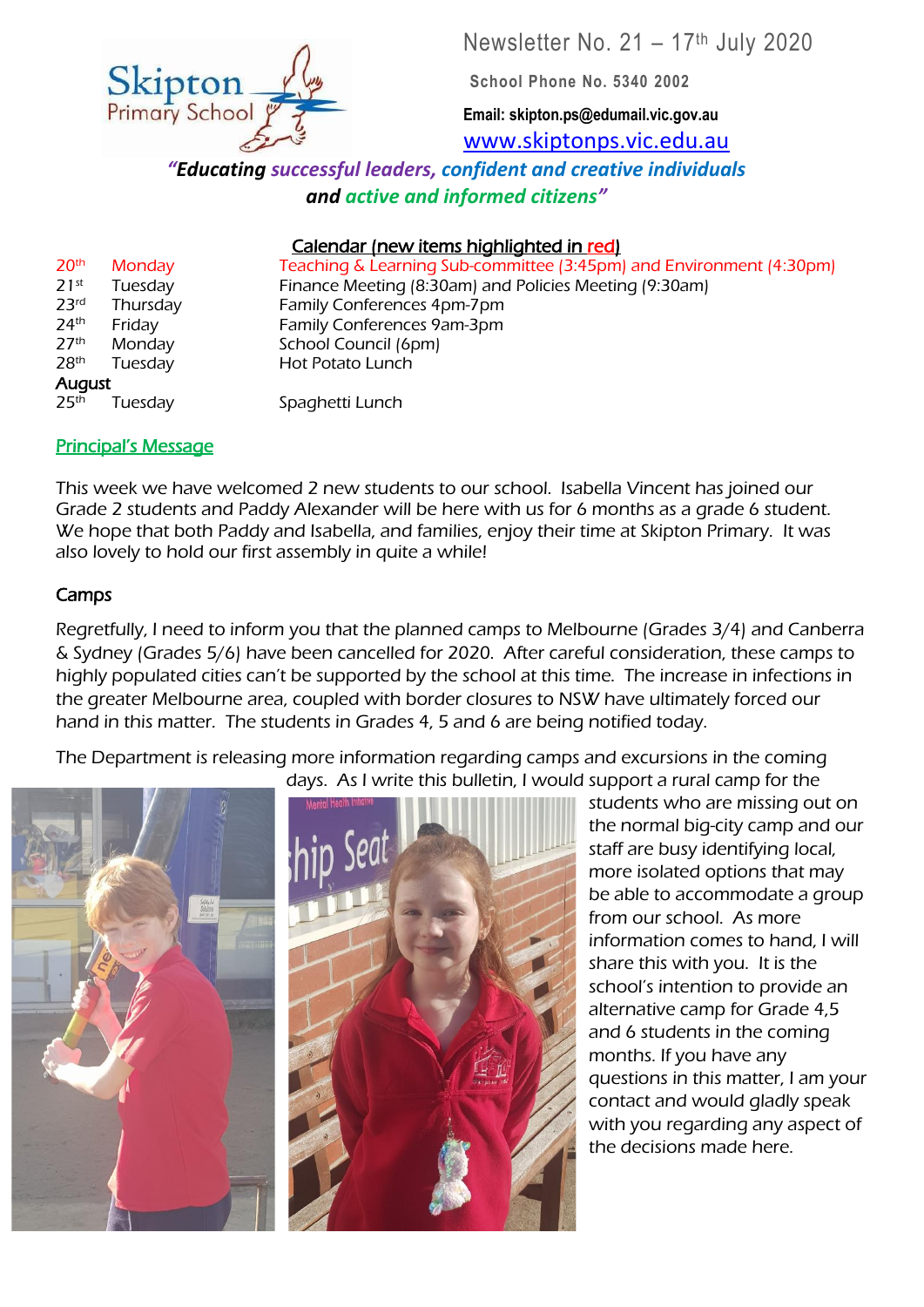#### Parent Teacher **Conferences**

Can I please ask families that have not yet booked a conference using the Compass tool to do so by Monday morning? Conferences are being held this coming Thursday night (4pm-7pm) and Friday (9am-3pm). If you



would like support with this, please call the school and we can support you with this. Throughout the days on Monday and Tuesday, Nat and I will make contact with families to confirm if you would prefer video conference or phone interviews.

Also, this week's alternative Friday timetable is included for you (whilst the classroom teachers are available for interviews).

|           | 9am-10am | $10am-11am$                 | 1:40am-12:35pm              | 12:35pm-1:30pm              | 2:20pm-3:35pm               |
|-----------|----------|-----------------------------|-----------------------------|-----------------------------|-----------------------------|
| Prep/1    | Reading  | Introduction to<br>Auslan   | Library                     | Science &<br>Sustainability | PE                          |
| Grade 2/3 | Reading  | PE                          | Introduction to<br>Auslan   | Library                     | Science &<br>Sustainability |
| Grade 4   | Reading  | Science &<br>Sustainability | PE                          | Introduction to<br>Auslan   | Library                     |
| Grade 5/6 | Reading  | Library                     | Science &<br>Sustainability | PE                          | Introduction to<br>Auslan   |

Take care and enjoy your weekend,

#### Nick Keating



## Garden Roster

We ask that each family take a fortnight to come in when convenient and do some gardening. Jobs include mowing including the nature strip, weeding and sweeping paths. First name in list to coordinate please.

9th July - 22nd July: Erin Fletcher, Fiona Collins, Victoria Kennedy, Natalie Clark 23<sup>rd</sup> July – 5<sup>th</sup> August: Georgie Green, Rebecca McKiernan, Christine Cartledge, Hayley Mills 6<sup>th</sup> August – 19<sup>th</sup> August: Anthony Mulcahy, Dallas Connell, Damian Bell, Sarah Matthews

## **Scholastic Book Club – Issue 5**

Please return Book Club orders to school by Monday 27<sup>th</sup> July 2020. Please ensure that all orders are clearly named with a contact phone number. If paying by cheque, please make cheques payable to "Skipton Primary School".